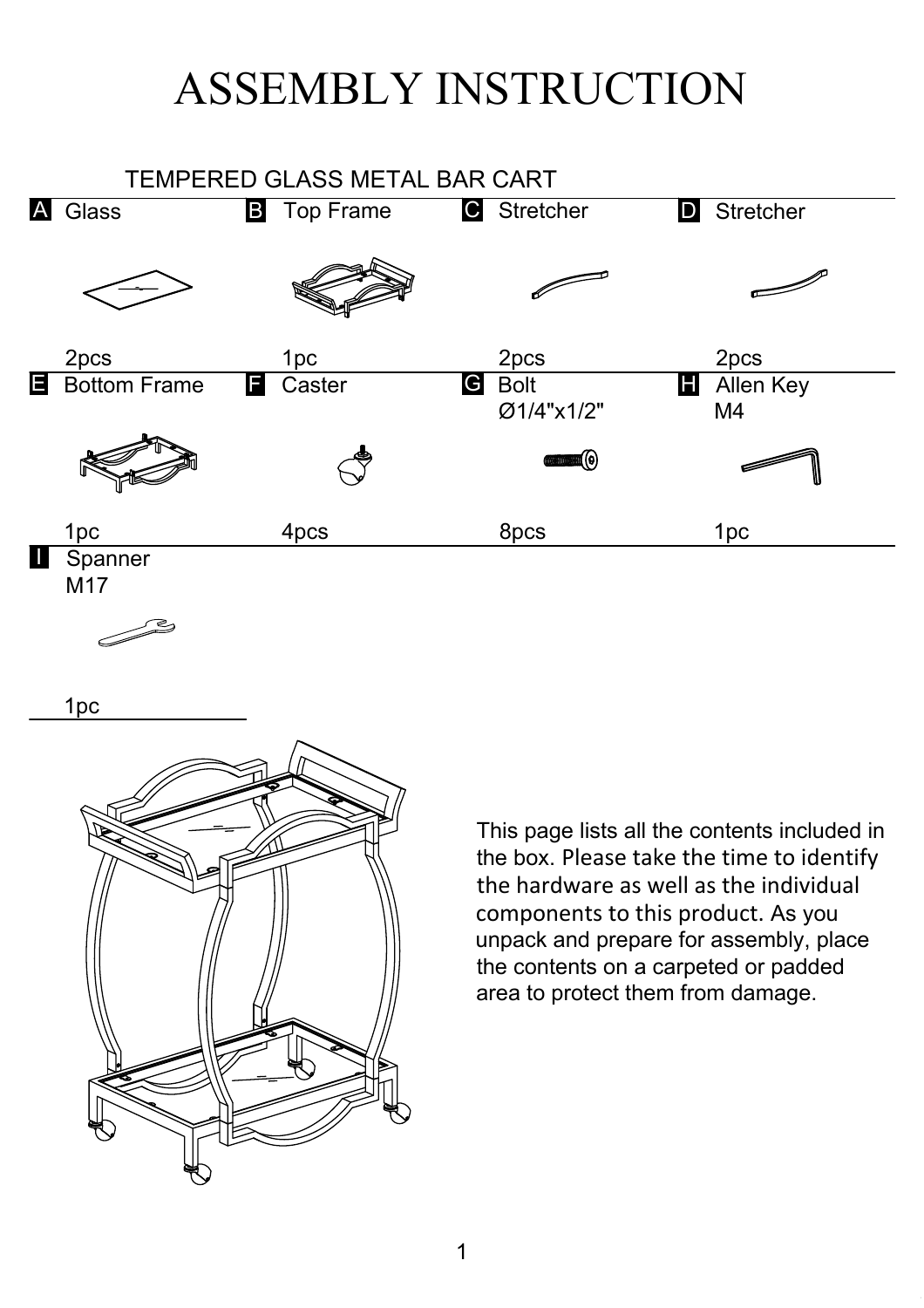

2 Attach the Stretcher (C) and Stretcher (D) to Bottom Frame (E) using Bolt (G) by Allen Key (H).